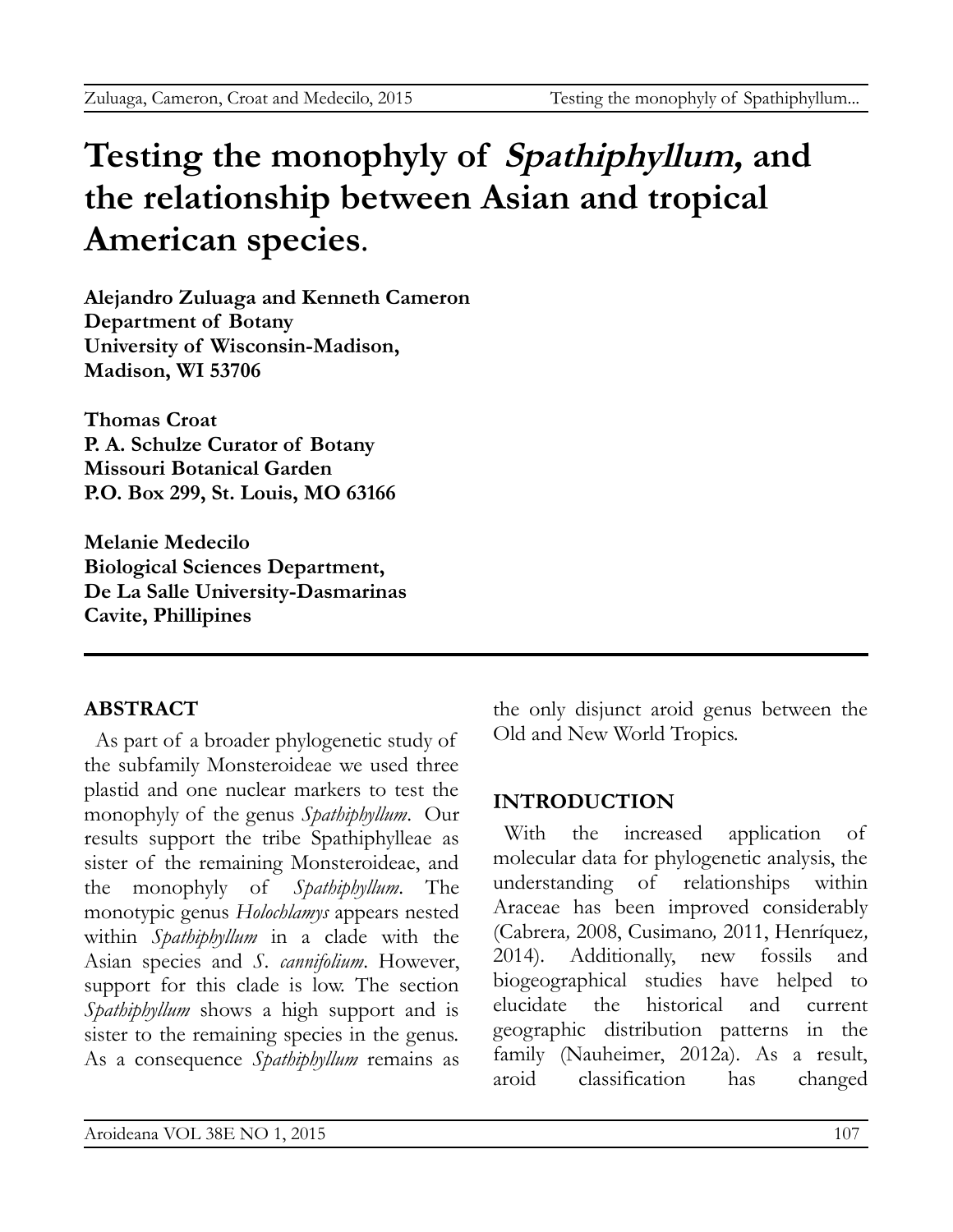| Zuluaga, Cameron, Croat and Medecilo, 2015 | Testing the monophyly of Spathiphyllum |
|--------------------------------------------|----------------------------------------|
|                                            |                                        |

dramatically; several genera have been resurrected; and new genera have been created (Cabrera, 2008, Cusimano, 2011). Nevertheless, many critical issues are still in need of more data.

Before this molecular era there were thought to be three geographically disjunct genera between the old world and new world tropics. Species in the genera *Homalomena*, *Schismatoglottis* and *Spathiphyllum* were found in both tropical America and tropical Asia, particularly within the Malay Archipelago and Melanesia (van Steenis, 1962, Grayum, 1990, Mayo et al., 1997). However, recent studies (Barabé, 2002, Gauthier, 2008, Wong et al., 2013) have shown evidence challenging the monophyly of disjunct *Schismatoglottis* and *Homalomena* (they are no longer disjunct in their revised circumscriptions)*,* leaving *Spathiphyllum* as the only remaining aroid genus with a tropical disjunction.

The genus *Schismatoglottis*, with only three species in South America, and about 150 in tropical Asia, belongs to the tribe Schismatoglottidae that in its current circumscription comprises 11 genera. Several of these genera are small groups recognized thanks to molecular data (Wong et al., 2010a, 2010b, Low*,* 2014). The three Neotropical species previously recognized in *Schismattoglotis* are now in the resurrected genus *Philonotion* (Wong, 2010c) that belong to its own tribe Philonotieae. Equally, the genus *Homalomena* is considerable more diverse in Tropical Asia with about 500 species, versus only 10 species in Tropical

America (Boyce & Croat, 2013). Unlike *Schismatoglottis*, molecular evidence for the separation of Neotropical *Homalomena* is not conclusive (Barabé*,* 2002, Gauthier, 2008, Wong et al., 2013). The most plausible options for the assignment of the Neotropical *Homalomena* would be the resurrection of the genus *Adelomena,* or the combination of these species of *Homalomena* with *Philodendron* subgenus *Pterosmischum* in the genus *Elopium* (Wong et al*.,* 2013). Thus, more extensive sampling and more molecular data are necessary to fully understand the relationships among *Homalomena*, and the subgenera of *Philodendron*.

Finally, we have the genus *Spathiphyllum,* which has a different distribution pattern. The genus is more diverse in Tropical America with about 50 species (Cardona, 2004), and only three species in Southeast Asia. *Spathiphyllum commutatum* Schott is widespread in Malesia and reaches Micronesia; *S. solomonense* Nicolson is restricted to the Solomon Islands; and *S. schlechteri* (Engl. & K.Krause) Nicolson is restricted to New Guinea. Neotropical species are concentrated in the northern Andes, with only a few species reaching Central America and Mexico (Cardona, 2004), and one species, *S. leave* reaches Cocos Island in the Pacific Ocean west of Costa Rica. No comprehensive phylogenetic studies, until now, have included more than three *Spathiphyllum* from Tropical America*,* or any of the Asian species.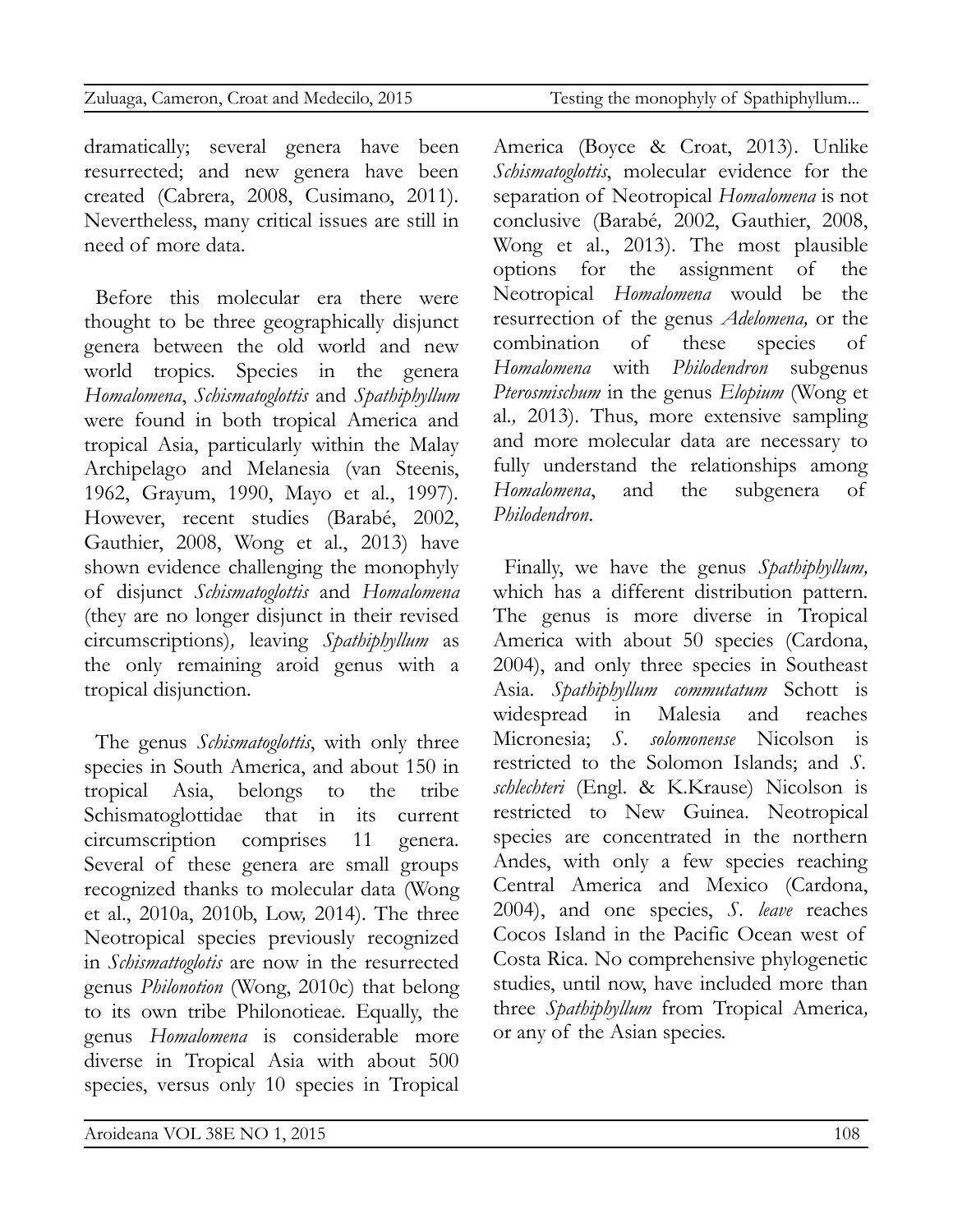| Zuluaga, Cameron, Croat and Medecilo, 2015 | Testing the monophyly of Spathiphyllum |
|--------------------------------------------|----------------------------------------|

*Spathiphyllum* together with *Holochlamys becarii* form the tribe Spathiphylleae in the subfamily Monsteroideae (Cabrera, 2008, Cusimano, 2011). The relationships of the tribe Spathiphylleae within Monsteroideae have been controversial, but recent studies strongly support Spathiphylleae as sister to the remaining Monsteroideae (Chartier, 2014, Henriquez, 2014). These two genera are very similar morphologically and ecologically, differing mainly in a few characteristics of the flowers. Whereas *Spathiphyllum* species have two to three locules and ovules with axillar placentation, *Holochamys* has one locule and ovules with basal placentation (Bunting, 1960, Mayoet al.,1997). Nevertheless, anatomical studies suggest that the *Holochlamys* ovary could actually have two locules, and the placentation may not be basal (Eyde, 1967, Carvell,1989).

Currently, *Spathiphyllum* is divided into four sections based the fusion of the perianth segments, the form and length of the pistils relative to the perianth, and the attachment the spathe to the peduncle (Bunting, 1960). Asian species together with *S. cannifolium* and *S. leave* form the section *Massowia,* which is recognized by having the perianth segments completely connate forming a cup around the pistil*.* This trait led Bunting (1960) to propose the monophyly of this group. However, Williams & Dressler (1967) and Grayum (1984, 1990) suggested this could be an artificial group with *Holochlamys* nested within it. Sections *Amomophyllum, Dysspathiphyllum*, *and Spathiphyllum* have free perianth segments.

As part of a broader systematic study of the subfamily Monsteroideae (Zuluaga, unpublished data) we tested the monophyly of *Spathiphyllum* and *Holochlamys,* and investigated the relationships of the Asian and American species of *Spathiphyllum*.

#### **METHODS**

**Taxon Sampling and DNA sequencing**. During the sampling for the study of systematics of the subfamily Monsteroideae we sequenced a total of seven accessions of the genus *Spathiphyllum* from Tropical America, *S*. *commutatum* and *S. solomonense* from Tropical Asia, and one accession of *Holochlamys becarii*. Additional sequences for *S. phryniifolium* were obtained from GENBANK. For this study we used representatives from all ten additional Monsteroideae genera, plus six other aroids as outgroups.

DNA was extracted from silica-dried plant material using the DNeasy Plant Mini Kit (Qiagen, Valencia, CA, USA) according to the manufacturer's specifications. Some samples were extracted using a CTAB method adapted from Doyle & Doyle (1987). We sequenced four plastid markers, *matK*, *rbcL, trnC*-*petN* spacer, and partial *ycf1*. PCR products were purified using ExoSap-It (Cleveland, OH). Sequencing reactions used the BigDye Terminator Cycle Sequencing Kit, and cleaned using Agencourt CleanSeq (Beverly, MA) magnetic beads. BigDye Terminator Cycle Sequencing Ready Reaction Kit (Applied Biosystems, Foster City, CA, USA). Samples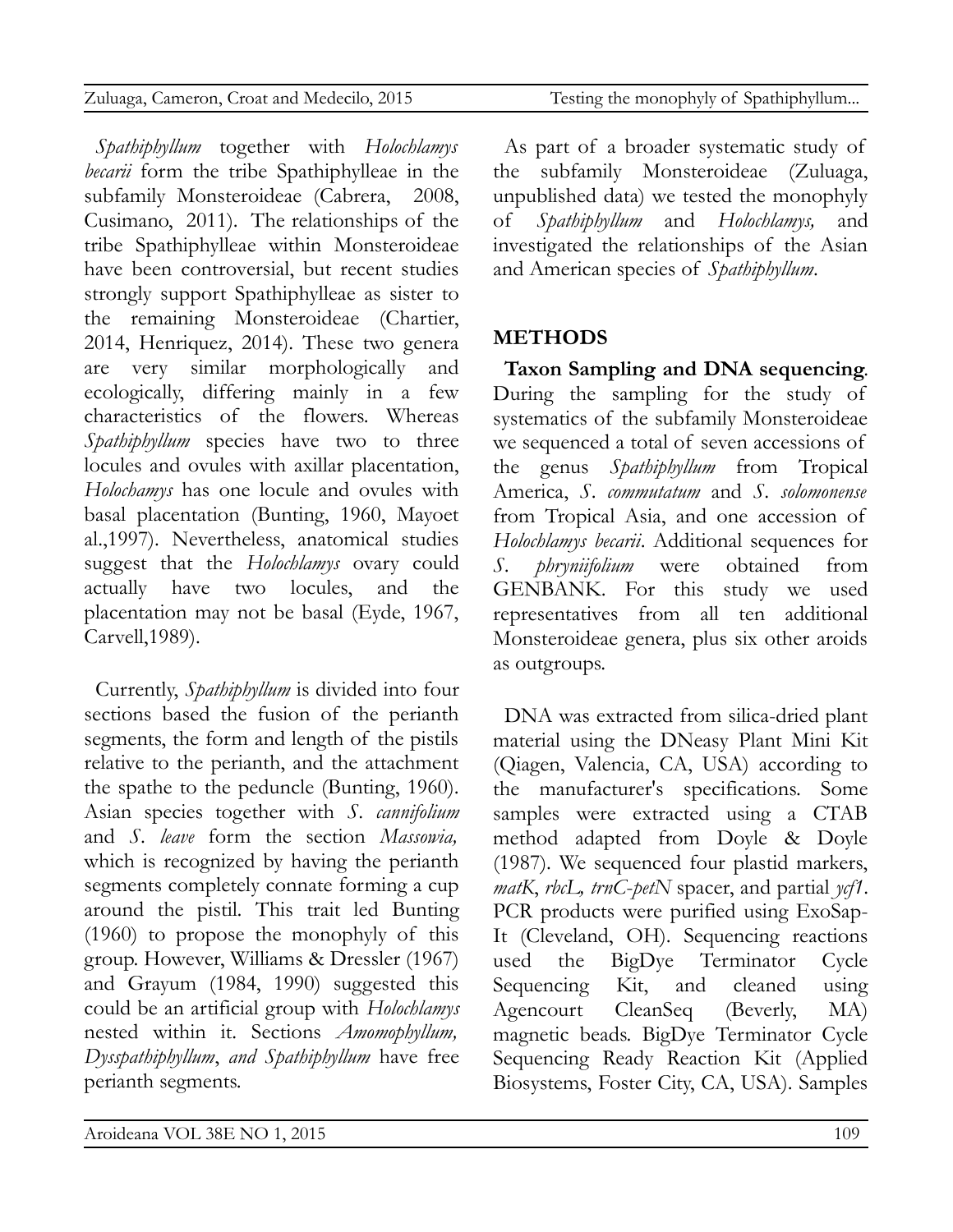| Zuluaga, Cameron, Croat and Medecilo, 2015 | Testing the monophyly of Spathiphyllum |
|--------------------------------------------|----------------------------------------|
|                                            |                                        |
|                                            |                                        |
|                                            |                                        |

were sequenced using PE-Biosystems version3.7 of Sequencing Analysis at the University Wisconsin–Madison Biotechnology Center.

**Molecular analysis**. All sequences were manually edited in Geneious6.0 (Biomatters, http://www.geneious.com). Sequences were aligned in Geneious6.0 using a combination of Muscle (Edgar 2004) and MAFFT (Katoh 2002). Finally, all alignments were checked manually. We performed individual and combined phylogenetic analyses. Analyses for each marker/dataset were performed under Maximum Likelihood using RaxML 7.0 (Statamakis, 2006), and MrBayes 3.1.2 on XSEDE, as implemented in the CIPRES portal. For RaxML, we used the GTRGAMMA model in all cases. For Bayesian analysis models were calculated using Jmodeltest2 (Darriba, 2012).

# **RESULTS.**

So far at least one of the four molecular markers has been successfully sequenced for *S. cannifolium* (two accessions), *S cochlearispathum*, *S. commutatum*, *S. floribundum*, *S. minor*, *S. patulinervum, S. solomonense, S. wallisii*, and *Holochlamys becarii*. Only the *trnCpetN* spacer was sequenced for the Asian *Spathiphyllum*. The combined alignment length is 4970 bp with 36% missing data. Despite using four molecular markers the identical sites between pairs of species within *Spathiphyllum* is more than 97%. This low variation is common within the genera

of the subfamily Monsteroideae (Unpublished data).

Trees derived from individual gene analyses are congruent, however the resolution is low except for a clade comprising the species of the section *Spathiphyllum*. Thus, a combined gene analysis is presented (**Figure 1)**. All individual and combined analyses show the tribe Spathiphylleae as monophyletic and sister to the remaining Monsteroideae, thus supporting the topology presented by Chartier (2014) and Henríquez (2014). Section *Spathiphyllum* represented by *S. cochlearispathum*, *S. phryniifolium*, and *S. wallisii* shows strong support, and is sister to the remaining Spathiphylleae. The genus *Holochlamys* appears nested within *Spathiphyllum* in a clade with the Asian species and one accession of *S. cannifolium* (section *Massowia*). Section *Amomophyllum* (*S*. *minor*, *S. floribundum*, *S. patulinervum*) and one accession of *S. cannifolium* are sister to the clade containing *Holochlamys*. However support for the last two clades is low (Figure1).

# **DISCUSSION.**

A monophyletic tribe Spathiphylleae has been supported since the first molecular studies in Araceae, based on only a few genes, were published (Tam, 2004, Cabrera, 2008). However, the position of Spathiphyllleae as sister to rest of Monsteroideae is only recovered in the most recent studies with more data included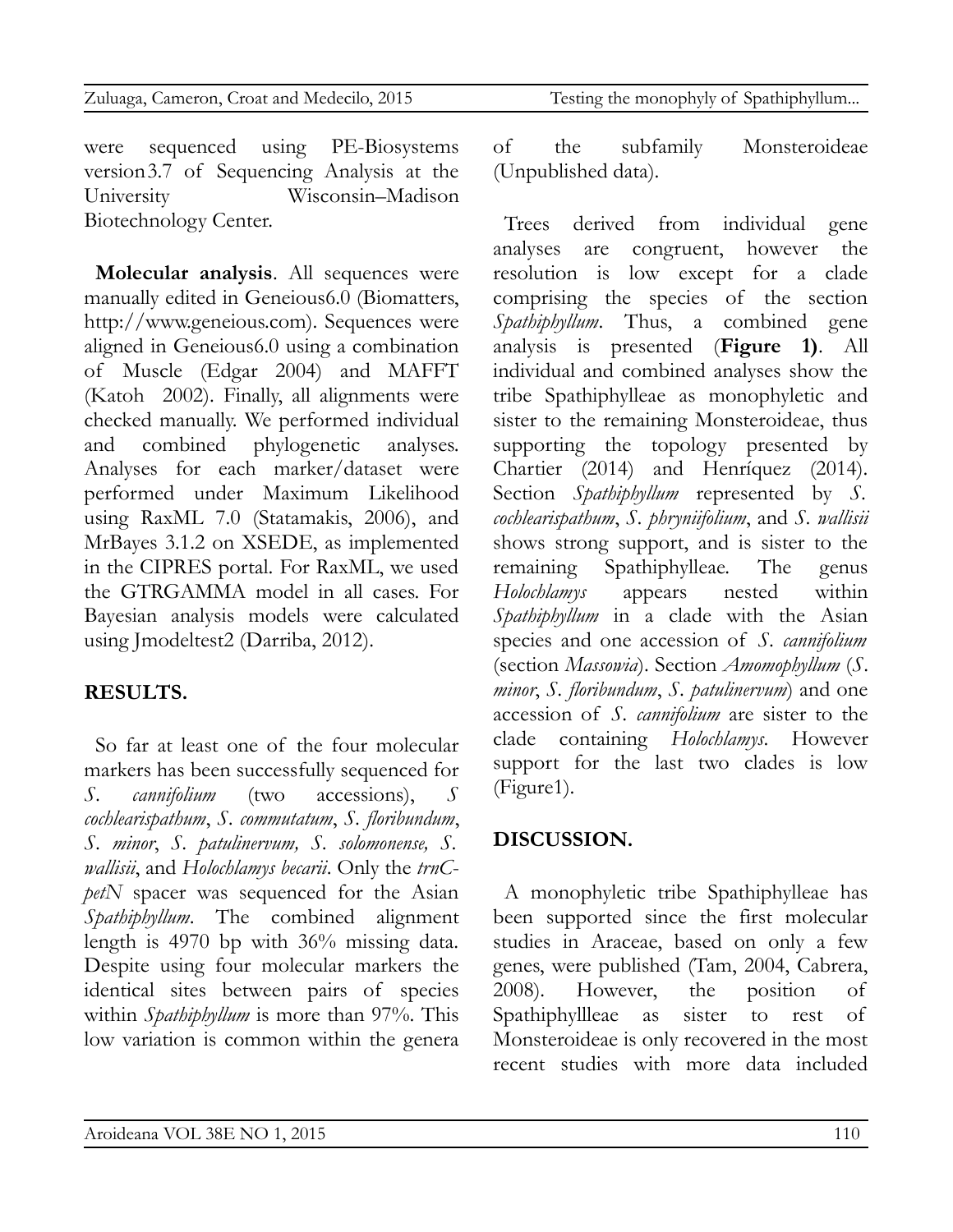

**Figure 1.** Maximum likelihood tree from RaxML using four plastid markers (*matK*, *rbcL, trnC*-*petN*spacer, and partial *ycf1*). Bootstrap supports >75 and Bayesian posterior probabilities >0.85 are shown on the branches.

(Chartier, 2014, Henriquez, 2014)*.* Our results strongly support this topology (**Figure 1)**. Most of the synapomorphies defining Monsteroideae as presented in Cusimano (2011) seem to be more appropriate to be assigned to the clade containing all Monsteroideae but Spathiphylleae. These synapomorphies and the alternative characters in Spathiphylleae are: pollen zonate (ring-like) (vs. pollen multiaperturate with exine surface

striate/polyplicate); spathe soon deciduous with a distinct basal abscission (vs. Spathe marcescent), large trichosclereids not in bundles (vs. smaller trichosclereids in bundles). The only synapomorphy remaining for Monsteroideae is the presence of trichosclereids.

Within the tribe Spathiphylleae, the support for the position of *H. becarii* is not conclusive, but some markers suggest this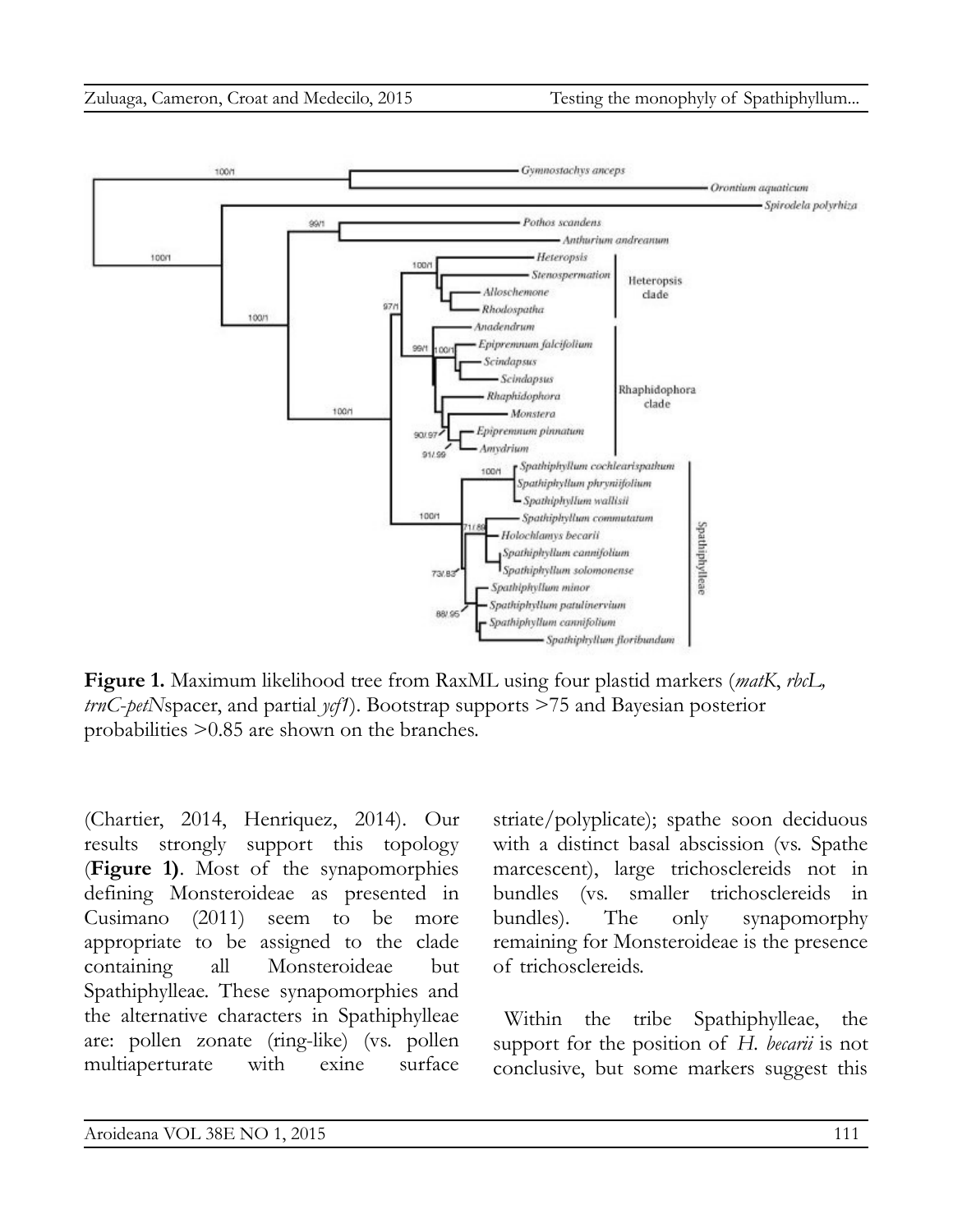species may belong to the genus *Spathiphyllum*. *Holochlamys* appears consistently embedded in a clade with section *Massowia*. These two genera are very similar in habit and morphology (Bunting,1960), stem vasculature (French & Tomlison, 1981), palynological features (Grayum,1992), and floral anatomy (Carvell, 1989). Moreover, *Holochlamys* shares with section *Massowia* the presence of fused perianth parts forming a cup around the pistil (Bunting, 1960, Carvell, 1989). The proposed differences between these two genera - a unilocular ovary, and ovules with basal placentation - have been challenged by more detailed anatomical studies (Eyde, 1967). Carvell (1989) undertook a very detailed anatomical study of Monsteroideae and Pothoideae, and reported unilocular ovaries, and basal ovules for *H. becarii*. However, he also reported the presence of an incomplete septum in several flowers, and the attachment of some the ovules to that septum. Additionally, Carvell (1989) found considerable intra- and interspecific variation in locule, ovules, tepals, and stamen numbers in *Spathiphyllum*. Despite the fact that we consider there to be no strong morphological evidence to separate *Holochlamys* from *Spathiphyllum* (especially from the section *Massowia*), our analysis currently lacks adequate resolution within this clade, and so we prefer to be cautious at this point in time, necessarily gathering more data before proposing any taxonomic changes for these species.

Our sampling did not allow a complete assessment of the sectional classification in *Spathiphyllum* as proposed by Bunting (1960). The only section with strong support through all our analysis is the section *Spathiphyllum*, which is also supported by the morphology of their flowers with a long and conical pistil exceeding the perianth (Bunting, 1960). Williams and Dressler (1967), and Grayum (1984, 1990), discussed hypotheses for the origin and biogeography of *Spathiphyllum* and *Holochlamys*. We are undertaking additional molecular and biogeographical analyses of the subfamily Monsteroideae, and more detailed discussion on this topic will be presented in subsequent papers.

#### **REFERENCES**

- Barabé, D., A.Bruneau, F. F.orest & C.Lacroix, 2002. The correlation between development of atypical bisexual flowers and phylogeny in the Aroideae (Araceae). *Plant. Syst. Evol.*  $232:1 - 19$ .
- Boyce, P.C. & T.B.Croat. 2013. The Überlist of Araceae, totals for published and estimated number of species in aroid genera. Available at [http://www.aroid.org/genera/13030](http://www.aroid.org/genera/130307uberlist.pdf) [7uberlist.pdf](http://www.aroid.org/genera/130307uberlist.pdf) (accessed November 2014).
- Bunting, G. S. 1960. A revision of the genus *Spathiphyllum* (Araceae). *Mem. New York Bot. Gard.* 10: 1–54.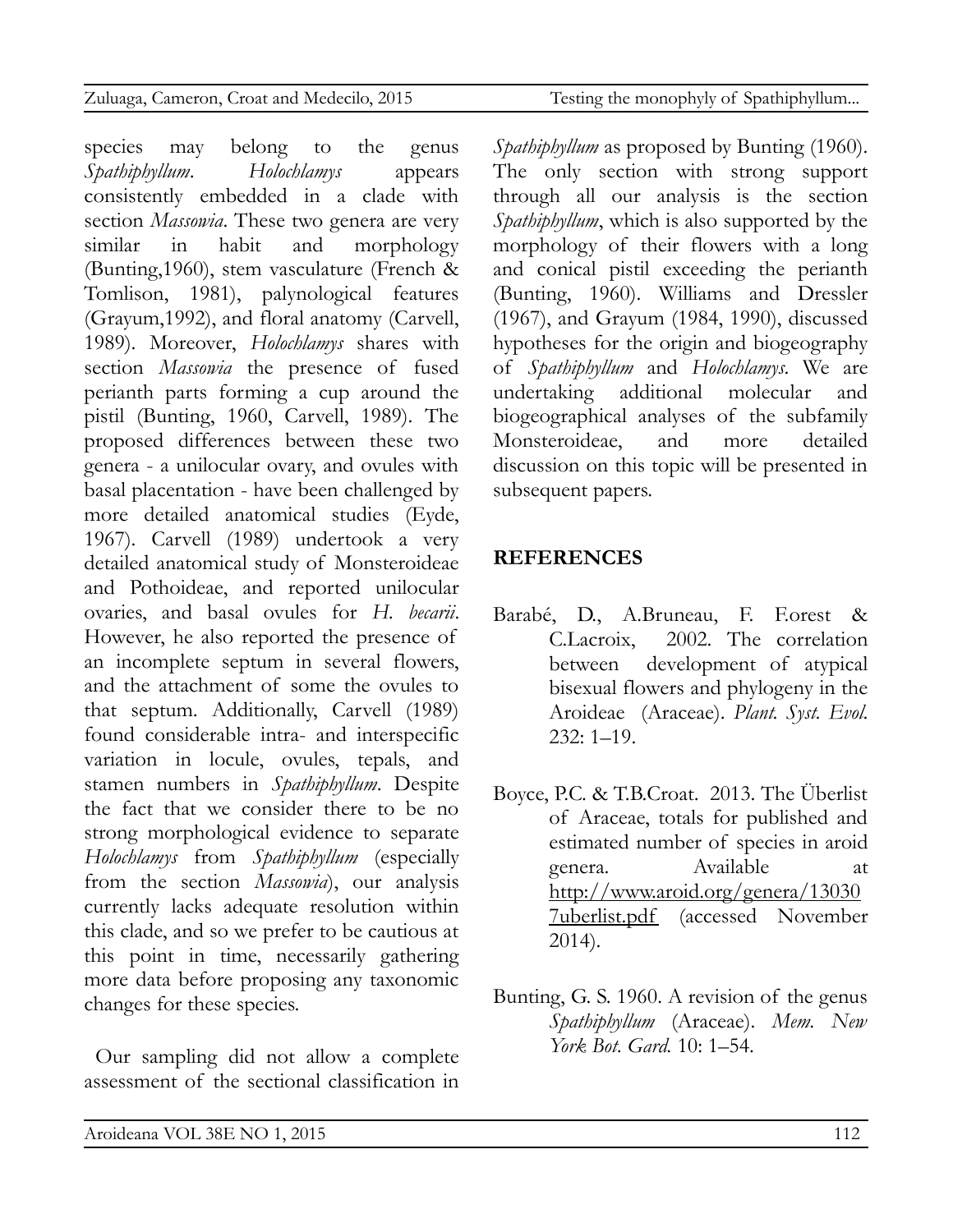- Cabrera, L. I., G. A. Salazar, M. W. Chase, S. J. Mayo, J. Bogner, & P. Davila. 2008. Phylogenetic relationships of aroids and duckweeds (Araceae) inferred from coding and noncoding plastid DNA. *Am. J. Botany* 95(9): 1153– 1165.
- Cardona F. 2004 Synopsis of the genus *Spathiphyllum (Araceae)* in Colombia. *Ann. Missouri Bot. Gard.* 91(3): 448– 456
- Carvell, W.N. 1989. *Floral anatomy of the Pothoideae and Monsteroideae (Araceae).* PhD Dissertation. Miami University. Miami, FL, USA.
- Chartier, M., M.Gibernau & S*.S.*Renner. 2013. The evolution of pollinatorplant Interaction types in the Araceae. *Evolution* 68(5): 1533–1543
- Cusimano, N., J. Bogner, S.J. Mayo, P.C. Boyce, S.Y. Wong, M. Hesse, W.L.A. Hetterscheid, R. C. Keating, & J. C. French. 2011. Relationships within the Araceae: Comparison of morphological patterns with molecular phylogenies. *Am. J. Botany* 98(4): 1–15.
- Eyde, R.H., D.H. Nicolson, & P. Sherwin. 1967. A survey of floral anatomy in Araceae. *Amer. J. Bot. 54*: 478–497.

- French, J.C. & P.B. Tomlinson. 1981. Vascular patterns in stems of Araceae: subfamily Pothoideae. *Amer. J. Bot*. 68(5): 713–729.
- Gauthier, M. P.L., D.Barabe & A. Bruneau. 2008. Molecular phylogeny of the genus Philodendron (Araceae): delimitation and infrageneric classification. *Bot. J. Linn. Soc.* 156(1): 13–27.
- Grayum, M.H. 1990. Evolution and phylogeny of the Araceae. *Ann. Missouri Bot. Gard.* 77: 628–697.
- Grayum, M.H. 1992. Comparative external pollen ultrastructure of the Araceae and putatively related taxa. *Monogr. Syst. Bot. Mo. Bot. Gard.* 43: 1–167.
- Gonçalves, E.G. 2012. *Lorenzia* (Araceae-Spathicarpeae): a new genus from northern Brazil supported by *matK* sequence data. *Syst. Bot.* 37(1): 48–52.
- Low, S.L., S.Y. Wong & P.C. Boyce. 2014. *Schottarum* (Schismatoglottideae: Araceae) substantiated based on combined nuclear and plastid DNA sequences. *Plant. Syst. Evol.* 300(4): 607–617.
- Mayo, S.J., J. Bogner & P.C. Boyce. 1997. The Genera of Araceae. Royal Botanic Gardens, Kew, UK.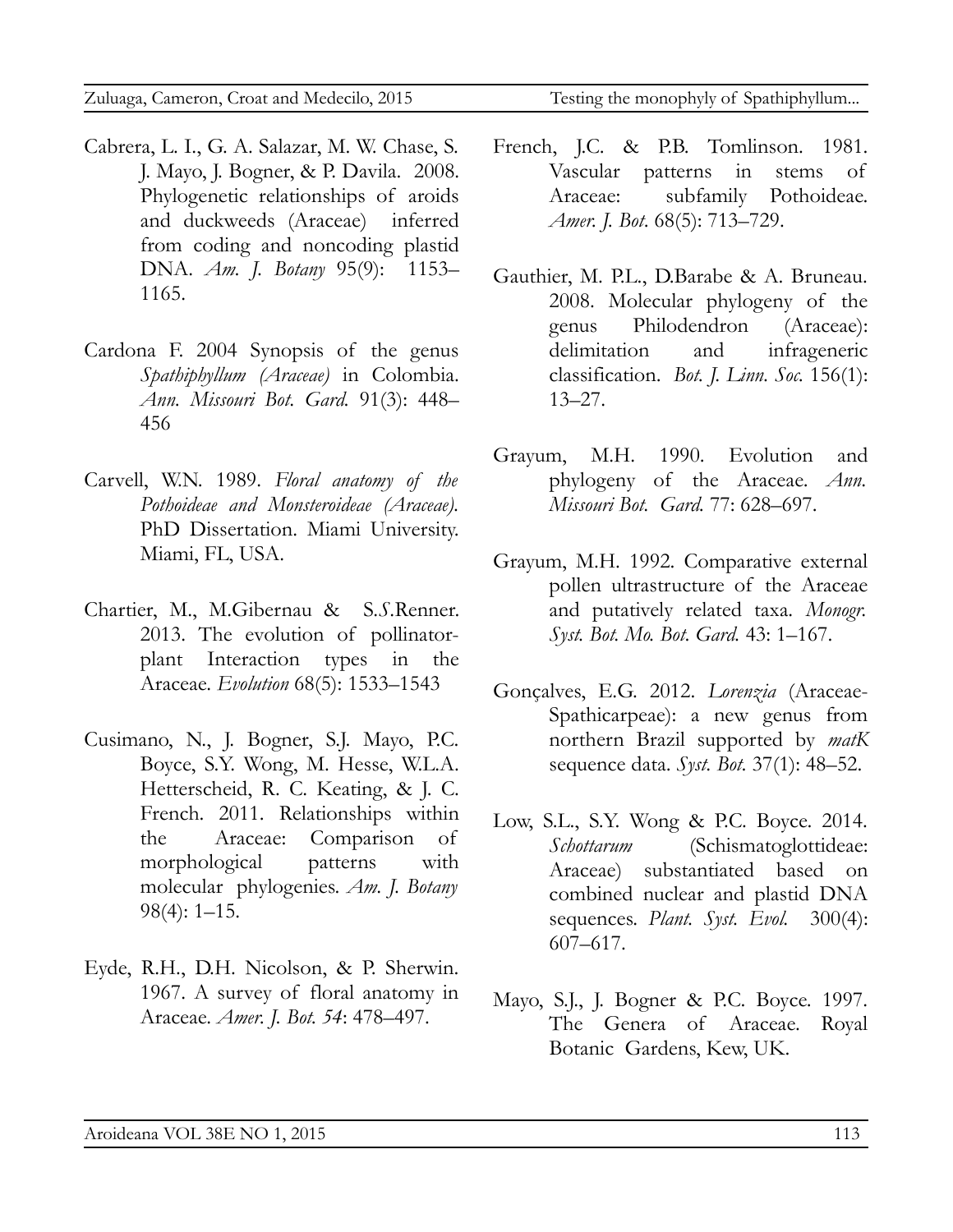- Nauheimer, L., D. Metzler & S.S. Renner. 2012a. Global history of the ancient monocot family Araceae inferred with models accounting for past continental positions and previous ranges based on fossils. *New Phytologist* 195: 938–950.
- Nauheimer, L., P.C. Boyce & S.S. Renner. 2012b. Giant taro and its relatives: A phylogeny of the large genus *Alocasia* (Araceae) sheds light on Miocene floristic exchange in the Malesian region. *Mol. Phylogenet. Evol.* 63(1): 43- 51.
- Nauheimer, L., & P.C. Boyce 2014. *Englerarum* (Araceae, Aroideae): a new genus supported by plastid and nuclear phylogenies. *Plant. Syst. Evol.* 300(4): 709–715.
- Stamatakis, A., 2006a. RAxML-VI-HPC: maximum likelihood-based phylogenetic analyses with thousands of taxa and mixed models. *Bioinformatics*, 22(21): 2688–2690.
- Stamatakis, A., 2006b. Phylogenetic models of rate heterogeneity: a high performance computing perspective. In: Proceedings of the 20th IEEE/ACM International Parallel and Distributed Processing Symposium (IPDPS2006), Rhodos, Greece.

- Stamatakis, A., P. Hoover & J. Rougemont. 2008. A rapid bootstrap algorithm for the RAxML Web servers. *Syst. Biol*. 57(5): 758–71.
- Swofford, D.L., 1991. PAUP: Phylogenetic Analysis Using Parsimony, Version 3.1 Computer program distributed by the Illinois Natural History Survey, Champaign, Illinois.
- Steenis, C.G.G.J. van. 1962. The land-bridge theory in botany with particular reference to tropical plants. *Blumea* 11: 235–372
- Tam, S., P.C. Boyce, T. Upson, D. Barabé, A. Bruneau, F. Forest & J.S. Parker. 2004. Intergeneric and Infrafamilial Phylogeny of Subfamily Monsteroideae (Araceae) Revealed by Chloroplast trnL-F Sequences. *Am. J. Botany* 91(3): 490–498.
- Wong, S.Y. & P.C. Boyce. 2010a. Studies on Schismatoglottideae (Araceae) of Borneo IX: A new genus, Hestia, and resurrection of *Apoballis*. *Bot. Stud. (Taipei)*, 51: 249–255
- Wong, S. Y. P.C. & Boyce, P. C. 2010b. Studies on Schismatoglottideae (Araceae) of Borneo XI: *Ooia*, a new genus, and a new generic delimitation for *Piptospatha*. *Bot. Stud. (Taipei)* 51: 543–552.